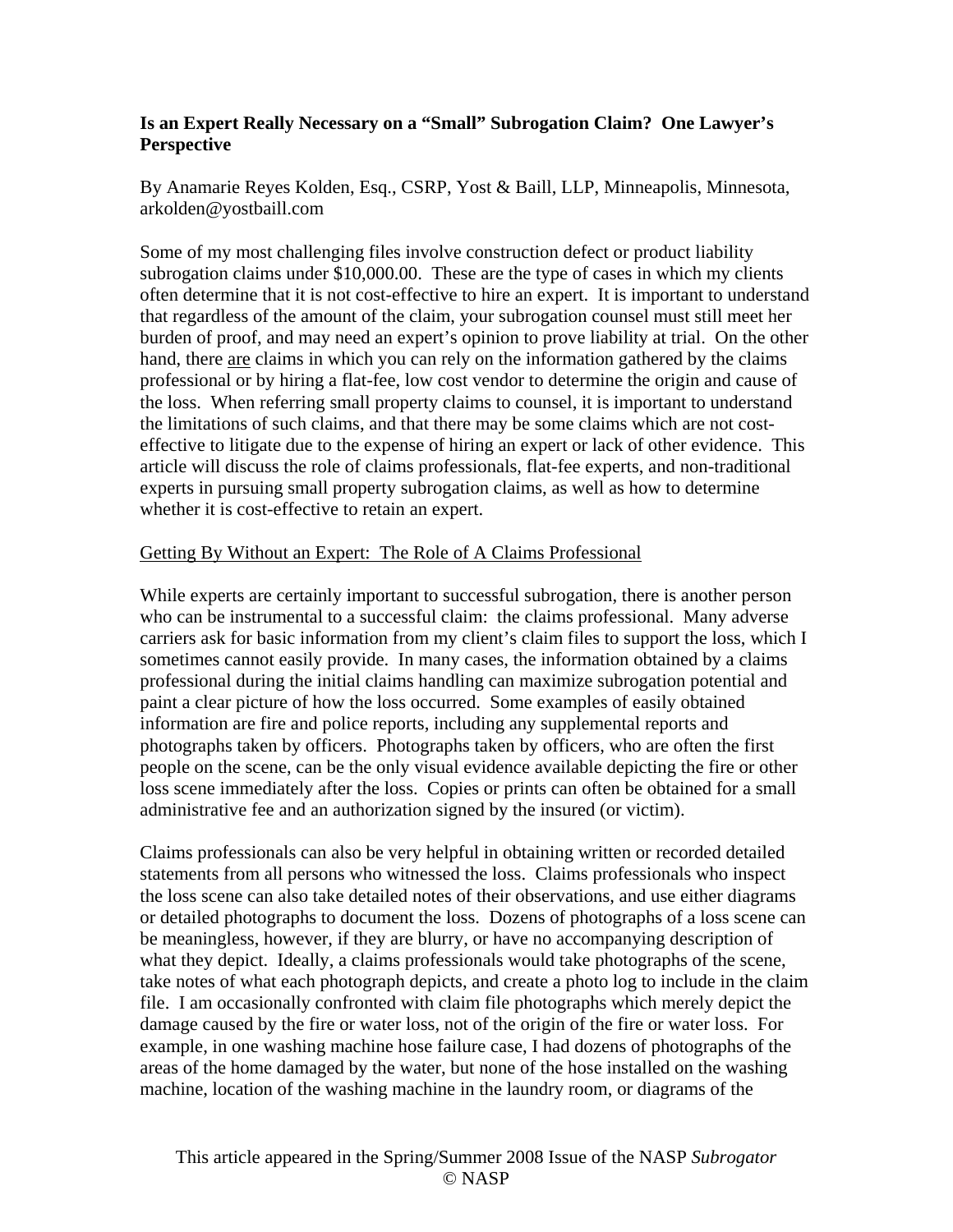laundry room in relation to other rooms in the home. Similarly, in a recent defective roof case, I had a handful of blurry photographs of insulation in the attic. The adjuster intended to show that the insulation was damp, but that was not obvious in the photographs. It would have been more helpful to take a few clear photographs of where the moisture allegedly entered the attic to help establish the origin of the loss.

Another interesting wrinkle from a lawyer's perspective is that many subrogation departments are now paperless, and are sending files to counsel electronically. This often means that photographs taken of the loss scene have been scanned and the negatives are not available. A better practice would be to provide counsel with actual prints, or digital copies of the photographs via email or on a CD from which prints could be made, along with information regarding when the photographs were taken and by whom. I am sometimes surprised to learn that some of the photographs in my client's files were actually taken by the insured, and that digital copies are available for the asking from the insured.

# Flat-Fee Experts

In my practice, I have handled many claims under \$10,000.00 involving plumbing or valve failures, leaky newly-constructed roofs, aquarium fires, and others which involve specific product failures or construction defects. Even though the claims are small, it is sometimes essential to retain an expert to determine the origin and cause of the loss.

In an ideal world, each of my files would come with an origin and cause report, and an expert report prepared by a specialty engineer, with clear theories of liability, clear, supportable conclusions, and detailed, labeled photographs. In the real world, many of my under-\$10,000.00 files come with no expert report, or a report obtained by a flat-fee vendor. These reports (which often cost several hundred dollars) can be helpful in eliciting a settlement offer, or as persuasive evidence of liability in arbitration. The reports often include good, clear photographs of the alleged defect, a theory of liability, and the identity of the product manufacturer or recommendation on which contractor is liable.

The flat-fee vendor reports do have limitations, however. Due to their reasonable cost, the reports are often based on a visual inspection of the construction defect or product and do not generally involve destructive testing. If the claim is litigated and involves a product defect claim, the subrogating insurer should be prepared to incur further expenses associated with destructive testing of the allegedly defective product. Counsel can and should develop relationships with local experts in various fields who can offer many services, such as a quick evaluation of your small subrogation claim, advise of the potential cost involved in further testing, and if needed, provide you with a second, informed opinion on the potential (or lack thereof) for successful subrogation.

# Think Outside the Box: Alternatives to "Traditional" Experts